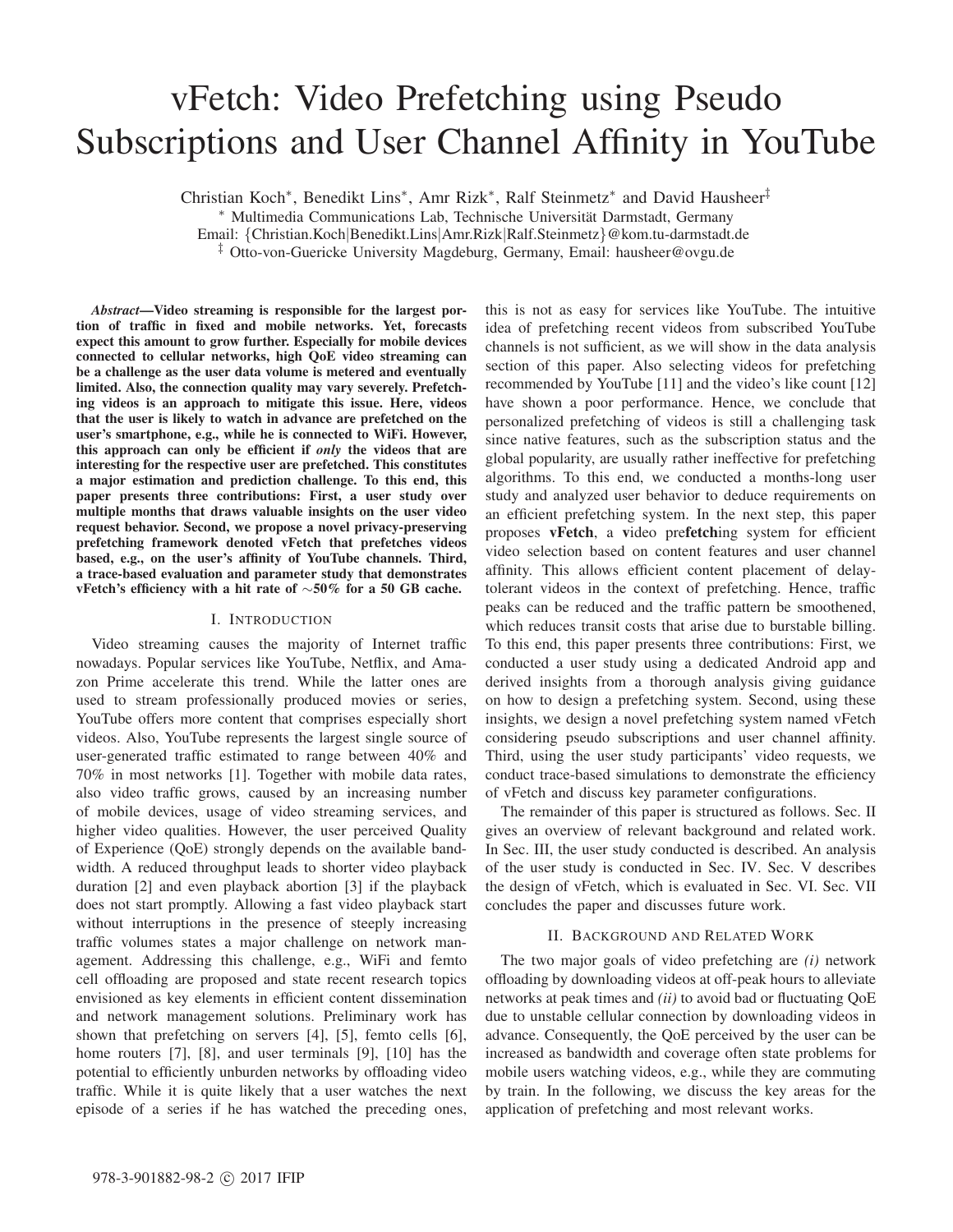Kaafar et al. [13] propose a prefetching approach for CDNs. Thereby, prefetching candidates are determined based on a recommendation approach. Summers et al. [4] analyze Netflix's workloads showing chains of sequential requests. Here, the authors present prefetching algorithms that reduce the hard disk and main memory utilization, thereby not focusing on individual users. Golrezaei et al. [6] investigate the potential of prefetching at femto cells for cooperative caching in mobile networks to relieve the back-haul network. Bai et al. [14] discuss caching mechanisms using information from Online Social Networks (OSNs) for content published on Facebook and Yahoo. These approaches propose solutions for socialaware prefetching in the context of caching within the network, e.g., a CDN or an ISP cache while addressing many users. In contrast to this, vFetch addresses user-specific prefetching, i.e., individually downloading video content directly to the user's storage, e.g., on a home router or the user's smartphone.

Two prominent works discuss the application of prefetching to peer-to-peer (P2P) systems. Wang et al. [15] use Ren-Ren, the Chinese Facebook variant to investigate the benefits achievable through P2P-assisted video streaming. Their goal is to reduce the initial video buffering time to increase the user QoE. Therefore, the authors proposed prefetching the first segment of videos, which are likely to be watched. To determine these videos, the authors use social relationships and user preferences as predictive features. Li et al. present SocialTube [16], a P2P video prefetching system focusing on social relationships. The authors observed that 0.4% of the videos cause 80% of the traffic. Consequently, 99.6% of the videos cause only 20% of the network traffic. A further interesting observation is that 90% of a user's video views can be explained by direct and 2-hops friends. All studied users watch at least 20% of the videos on their social network feeds, while 33% even watch 80% of these videos.

While the previously presented approaches do not address prefetching on mobile devices, Zhao et al. [17] develop a customized Facebook application. Thereby, they investigate social network-based prefetching algorithms. However, the findings here are limited and require validation through simulation experiments. Closing this gap, Gouta et al. [10] conduct simulations for prefetching on mobile devices using a trace from a mobile network operator. The authors use a collaborative filtering approach inspired by Google's page rank algorithm to predict videos for users based on user similarity. However, the approach requires continuous monitoring of many users to work efficiently. This violates the user privacy. In contrast to this, vFetch is designed to work on a user device only using the respective user's data, which remain local not leaving his device. In a previous work [5], we investigated recommender approaches for music video prefetching on network caches and mobile devices. Therefore, we used a dataset covering two weeks for several thousand users, which does not allow analyzing long-term user behavior and requires a continuous user request monitoring. Plecsca et al. [9] leverage the users' tendency to request videos related to the last video they watched, e.g., by selecting videos from the related video list of YouTube. To leverage this observation, the authors proposed prefetching based on Markovian policies fed by the YouTube video recommendation list. While this behavior is valid, especially for fixed networks without mobile data caps, the challenge of prefetching the first video in a video session not addressed. Wilk et al. [12] present an analysis of a user study focusing on Facebook. In their user study with 14 participants, they investigate social-aware multimedia prefetching by providing an Android app called SonNet to the participants. The results show that video consumption is quite diverse across users and that there is no single predictor applicable for all users. Especially the number of likes, comments, and the content coming from a 1-hop-friend alone are not sufficiently predictive features. Therefore, this work focuses on video content features instead of social relationships. Furthermore, Facebook API changes do not allow using the SonNet app anymore. Summarizing, Zhao et al. [17] present the most promising approach, where a customized Facebook-like app has been developed using Facebook-based prefetching algorithms. Unfortunately, it remains unclear how the app orders Facebook posts and, generally, which design choices the authors made to create the framework.

In contrast to the existing prefetching approaches, this work differs in three aspects. First, we do not require the user to install a customized app that changes look and feel for the user but rely on a seamless monitoring app, allowing usage of the native YouTube app. Second, the user study conducted uses the YouTube watch history from 27 active YouTube users allowing us to study their individual behavior over several months. Third, our aim to investigating prefetching policies for individual users does not require extensive user traces as necessary for non-privacy-friendly recommender approaches. Instead, we design a simulator that is able to evaluate different prefetching policies based on the collected ground-truth user requests. Thereby, we consider the substantial contribution on the case of key design aspects of user-specific prefetching mechanisms. This is useful to dimension a plenitude of use cases, e.g., YouTube apps, smartphone middlewares, or the operation of cellular cloudlets.

#### III. USER STUDY

In order to collect real world user data, we developed an Android app, denoted as *SocialMonitor*. We handed this app out to YouTube users within the scope of a user study, that startet in January 2015. We managed to acquire additional participants in the following semesters, by asking students in lectures as well as in the scope of theses to participate. After the first start, the app informs the user about which data is collected and for which purpose. If the user does not agree with the privacy consent, no data is collected. The *SocialMonitor* anonymizes all personal data on the user's device using a cryptographic hash function, before uploading it to a trace collection server. The app users' origin is mostly Germany, India, and France and 58% are male. Their average age is 24.5 with a standard deviation of 10.2 years. The architecture of the *SocialMonitor* is depicted by Fig. 1.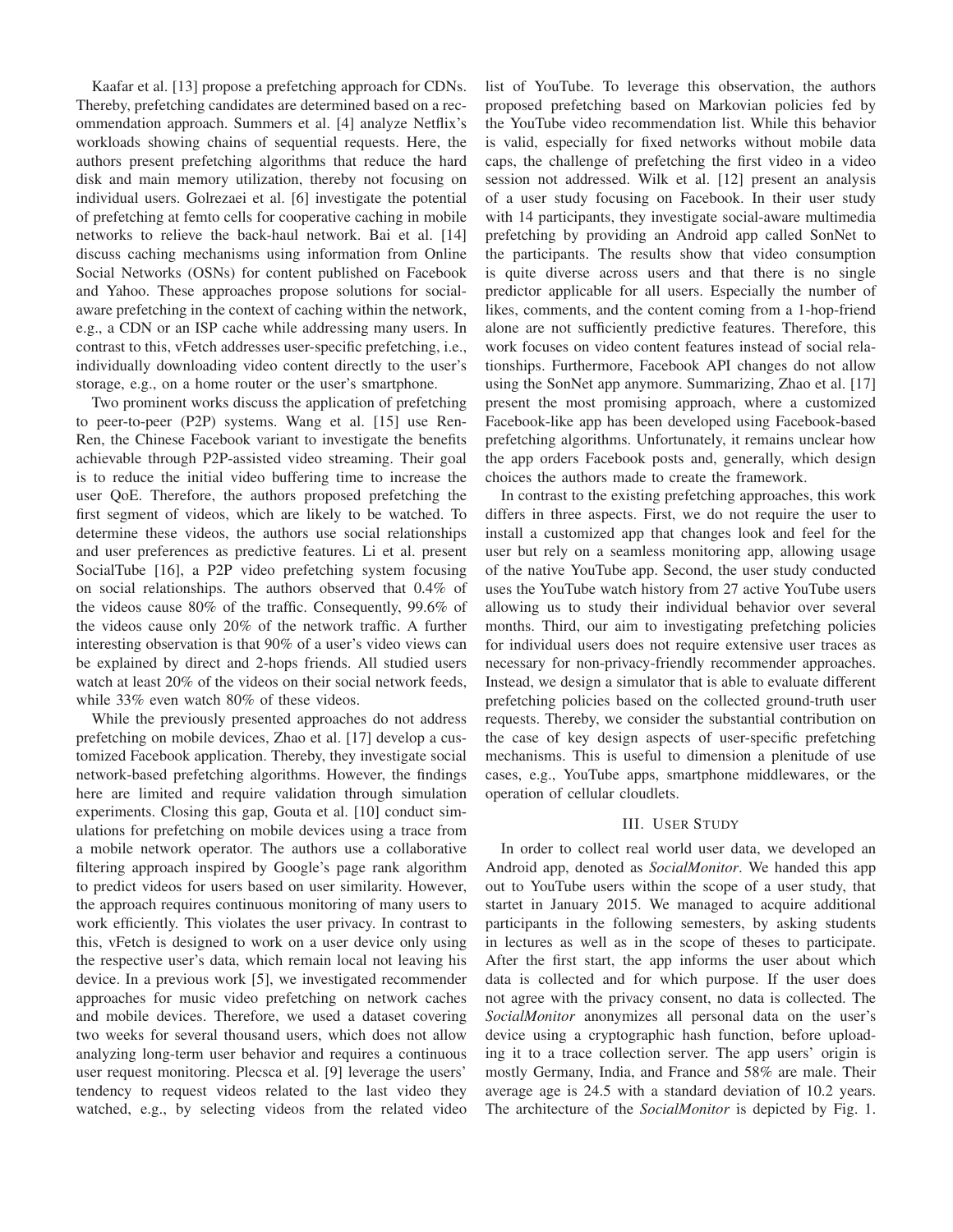

Fig. 1: Architecture of the *SocialMonitor* App

Here, the *Data Collector* collects information on channel un-/subscribe events, as well as the videos watched by the user according to their YouTube watch history. This information is passed to the *Data Aggregator*, which filters, anonymizes, and locally stores the data. Once per hour, if the device has a WiFi connection, *SocialMonitor* sends the data to the traces server, where the data of all participants is stored. If no WiFi is available, the data is stored at most three days before it is sent via cellular connection. Thereby, all videos watched while the user is logged-in using, e.g., the smartphone, browser, or smart TV are collected. It is important to note that by using YouTube's watch history it cannot be determined on which device a user watched a video. However, this information is not necessary to determine user-specific prefetching policies in general. The collected video IDs allow to derive more features, e.g., the title, numbers of likes, the upload date, and the name of the uploading channel. Next, the channel name is used to determine all videos published while a user has subscribed to the channel by using the YouTube Data API.

In the following, we only consider participants that watched at least two videos per day on average and participated at least two weeks in the user study. Furthermore, we only consider devices with less than 10% of the watched videos being deleted later on by YouTube, e.g., because of copyright infringement. This results in 27 user devices, in the following denoted as participants or users. Thereby, the number of our participants and duration surpasses the related works with

10-15 users observed over 10 days - 8 weeks [11], [12], [17]. Statistics on our participants are shown in Table I showing that users are quite diverse w.r.t. the number of days they participated in the study, the number of the subscribed channels (#Subscriptions), and the number of channels they requested videos from (#Channels watched). On average, our users participated 145.8 days in the study and watched videos on 123 days. The videos came from 464.5 channels (median value) with a large std. of about 763.9 channels. The mean number of subscribed channels is 23.9 and 11.8% of the videos coming from subscriptions were watched by the participants, while the max. value is 70.8%. Complementing Fig. 2, the row *%Watched Subs* shows detailed statistics of the share of watched videos from subscribed channels.

## IV. DATASET ANALYSIS

In the following, the user behavior relevant for prefetching of the selected 27 users is further analyzed, see Table II. All of the following statements refer to a daily scale and give a general overview of the participants' behavior. On average, 9.7 videos are provided to the users by subscriptions. Overall, the participants watch 10.5 videos from 7.2 channels. However, the participants watch only 16.7 of the videos offered from subscriptions on average and 83.3 from other sources. Please note that we calculated the *Watch time* by summing the duration of the videos watched, resulting in a median value of 74.6 minutes per day. However, the maximum value exceeds the minutes of the day indicating that this user did not watch the videos completely but skipped videos, which is a common behavior for YouTube users observed before [18].

#### *A. Subscriptions*

Fig. 2 depicts the CDF of the share of watched videos from subscribed channels. Note that the participants of our user study did not watch most videos from their subscriptions. Surprisingly, only for about 7% of the subscribed channels, the participants are interested enough to watch all videos. Further, for 19% of subscribed channels, no video is watched and 80% of the subscribed channels are watched 34% or less. Hence, we conclude that the channel subscription status alone is not an effective feature for video prefetching. Consequently, the ratio of videos watched from a subscribed channel has to be monitored to determine if videos from it should be prefetched.

TABLE I: Statistics of user study participants

|                      | Mean  | <b>Median</b> | <b>StdDev</b> | Min      | <b>Max</b> |
|----------------------|-------|---------------|---------------|----------|------------|
| Participation (days) | 219.5 | 145.8         | 193.4         | 26.2     | 639.8      |
| #Days with views     | 151.7 | 123           | 129.2         | 22       | 449        |
| #Subscriptions       | 23.9  | 10            | 43.2          | $\Omega$ | 172        |
| #Channels watched    | 882.6 | 464.5         | 763.9         | 8        | 2,410      |
| %Watched Subs.       | 11.8% | 5.3%          | 17.1%         | $0\%$    | 70.8%      |
| #Subscribe events    | 24    | 11            | 43.4          | $\Omega$ | 173        |
| #Unsubscribe events  | 23.9  | 10            | 43.2          | $\Omega$ | 172        |

TABLE II: Daily user statistics

|                      | Mean  | Median | <b>StdDev</b> | Min      | Max   |
|----------------------|-------|--------|---------------|----------|-------|
| Subs. videos offered | 9.7   | 5      | 69.0          | 0        | 6,293 |
| Number of views      | 10.5  | 8.1    | 12.2          | 2.9      | 69    |
| #Subscription views  | 3.6   | 0.7    | 10.1          | 0.1      | 48.32 |
| #Channels watched    | 7.2   | 5      | 8.5           | $\theta$ | 80    |
| %Subs. watched       | 16.7% | $0\%$  | 28.0%         | $0\%$    | 100%  |
| %Others watched      | 83.3% | 100%   | 28.0%         | $0\%$    | 100%  |
| Watch time (min.)    | 172.7 | 74.6   | 269.3         | 0.15     | 3,644 |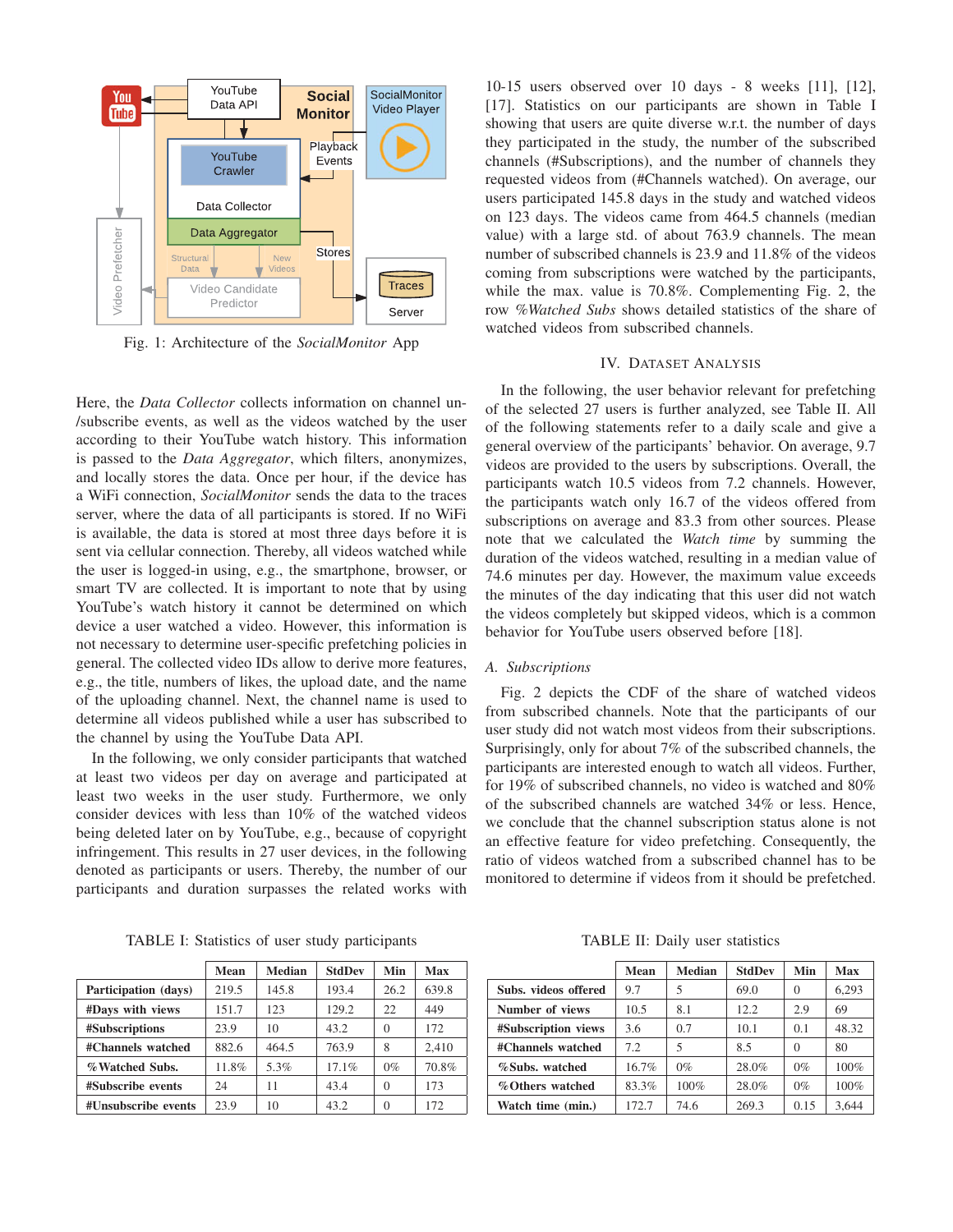

Fig. 2: CDF of videos watched from subscribed channels

# *B. Video Age*

To constrain the set of videos which come into consideration for prefetching, we analyzed the video age, i.e., the time between the video was uploaded and the time it was watched by the participants. Fig. 3 depicts the video age distribution in days per participant. In all of the following figures, the user ID ranging between 1–27 is assigned by the number of average daily views of the user, i.e., user 1 is most active. While there is a tendency to watch videos within the first two weeks after their upload, for most of the participants, the median shows a time difference between  $10^2$  and  $10^3$  days. Surprisingly, this indicates that mostly videos older than one month are watched. YouTube video requests can have many reasons, e.g., a new video on a subscribed channel, a search for an ephemeral interest, or a share on Facebook. Therefore, we further looked into the age of videos requested from subscribed channels. Fig. 4 shows that here, the video age is lower compared to the general age of all videos watched. Note that the y-axis measures in hours instead of days. Six participants, present in Fig. 3 are missing in this figure as no videos from subscribed channels were watched. About half of the participants watch subscribed videos with a median age of around  $10<sup>3</sup>$  hours, i.e., 42 days. For 7 participants the median was even smaller than  $10^2$  hours, i.e., 4 days, showing a diverse behavior among the participants. However, for distinct participants the second and third quartile are narrow, which suggests a stable per-user behavior. Dividing the participants' standard deviation by their mean results in values smaller than 9 for all participants except participants 3, 4, 5, and 6 which range between 38 and 80. Hence, the user behavior is quite constant. Hence, we conclude that videos from subscriptions have to be prefetched within the first 7 hours after their upload to not miss more than 25% of videos requested, e.g., by participants 3, 4, 5, and 6.

#### *C. Video Origin*

As mentioned previously, a video request can have multiple origins. From the data at hand, we can only determine if a video belongs to a subscribed channel or not. However, we observed substantial video views from participants to channels they have not subscribed but have a non-ephemeral interest in. Hereafter, we refer to these channels as *pseudo subscriptions*. Hence, we distinguish between three video categories: *1)* The video is published on a channel that a user



Fig. 3: Age of all videos watched for distinct users (days)



Fig. 4: Age of subscription videos watched per users (hours)

has subscribed to. *2)* The video comes from a channel that the user regularly watches videos from but did not subscribe to, e.g., recommended by the YouTube landing page. *3)* The video does not belong to the previous two categories and, therefore is considered as a random view and may come from a website embedding, a YouTube search, or a recommendation on YouTube landing page, which however matches an ephemeral user interest. To distinguish between categories 2 and 3, we set the following two criteria for a match with category 2: First, the user has watched at least two videos of this channel. Second, the user has at least watched 80% of the videos published on this channel. Hence, the first video watched does not render the channel to a pseudo subscription. Note that the channel status may change from category 2 to 3 and the other way around over time as user interests may change. Fig. 5 shows the share of video sources, i.e., the categories from above, for our participants. Their avg. number of daily video views, as depicted on the xaxis, sorts the participants depicted. The green share represents videos from subscriptions. The yellow share belongs to pseudo subscriptions. The remainder of requests do not belong to subscriptions and not to pseudo subscriptions and thereby explain the gap to 1. Surprisingly, subscriptions and pseudo subscriptions cannot explain most requests, which, therefore seem to be random. However, subscriptions are responsible for about 10% of views for most participants with less than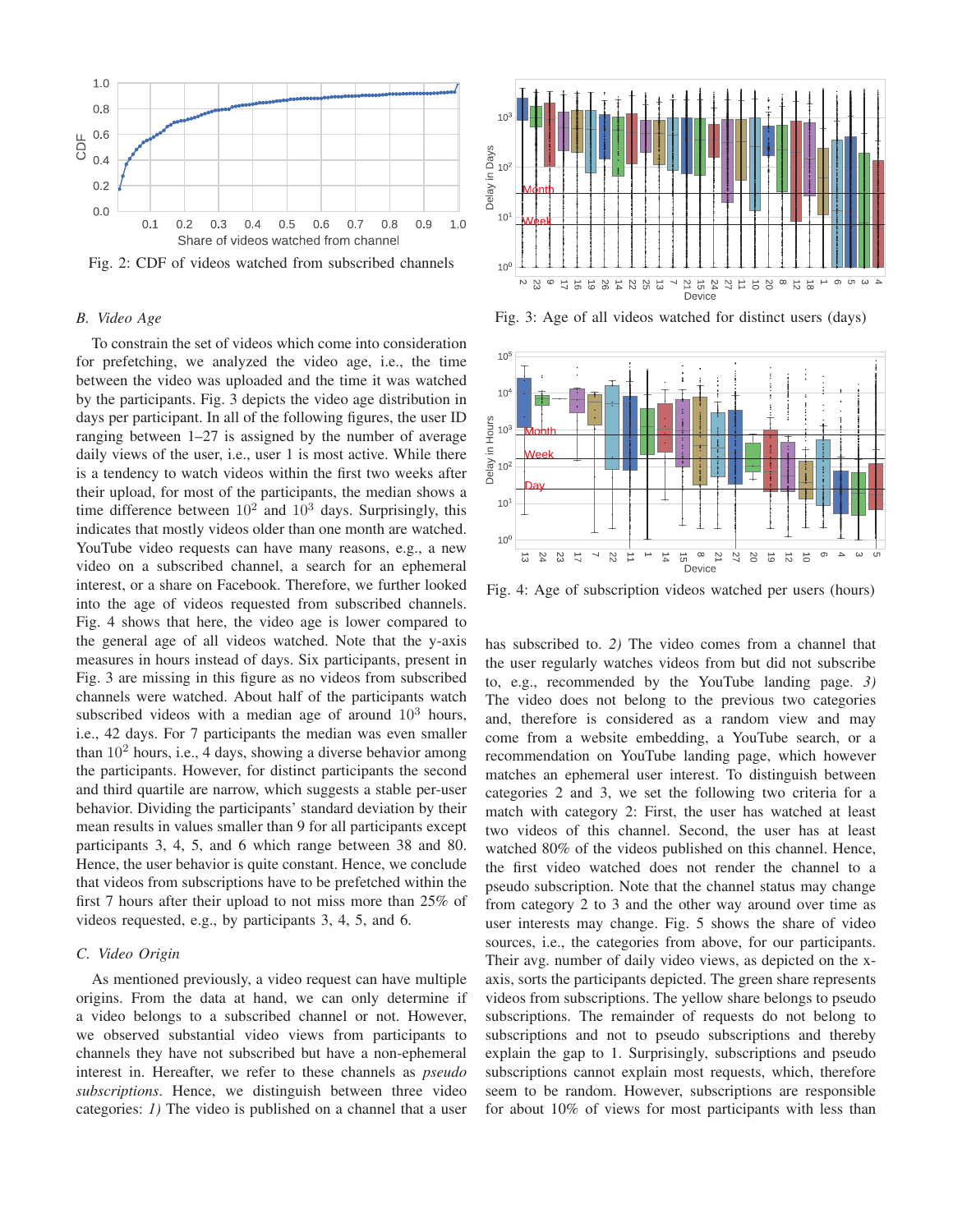

Fig. 5: Share of videos requested per subscribed (green) and pseudo subscribed channels (blue), stacked per user

8 views a day. For participants with more than 7 views per day, much higher subscription shares are observed, reaching more than 33% for 4 participants which requested more than 10 videos per day on average. Videos can only be prefetched if user interest can be estimated in advance. Hence, we conclude that the bars in Fig. 5 represent the individual maximum prefetching potential, which is quite diverse for different study participants ranging between 3% and 77%.

#### *D. Repeated Video Requests*

For prefetching, videos that are watched multiple times are especially valuable as they increase the cache hit rate (CHR) more than videos that are only requested once. Therefore, we investigated which videos users repeatedly request. Fig. 6 shows the number of videos which have been requested more than once by a user, grouped by their YouTube category. This category can be chosen out of a set of categories by the video uploader and can be retrieved by the YouTube Data API. On the one hand, videos belonging to *Music* and *Entertainment* show a high re-watch behavior. One explanation for this is that these videos belong to entertaining categories. In contrast to this, informative video categories, e.g., *Travel&Events*,



Fig. 6: Videos requested more than once per YouTube category



Fig. 7: Views over the hours of the day

*News&Politics*, and *Shows* exhibit rarely repeated requests. *Music* videos show the highest re-watch behavior by a median of 13 times. This confirms the fact that most video requests on YouTube belong to the category *Music* [5] with about 42%. Hence, we conclude that videos belonging to entertaining categories should not be deleted by the prefetching system after being watched. One way to achieve this is by a leastrecently used (LRU) managed cache storing prefetched videos and keeps repeatedly requested ones longer in the cache.

#### *E. User Request Time*

It is important to know, when a user regularly watches videos to be able to prefetch videos before they are watched. Fig. 7 depicts a heat map of views over the hours of the day, for the ten participants with most average views per day. The fields with the darkest color range from 11% to 17% due to the robust coloring scheme. For all participants, hours exist where they are more likely to watch videos, e.g., 30% of views between 7 and 10 am for the user depicted in the first row. This information is especially important when prefetching for users watching videos briefly after their upload to download them timely and, hence, not miss prefetching opportunities.

## V. VFETCH SYSTEM DESIGN

vFetch's primary goal is allowing user devices such as smartphones, or stationary last mile hardware such as home routers and cloudlets to determine videos to prefetch. Thereby, the user data is processed in a user-owned environment and therefore the user privacy is not violated as it is the case for most recommender systems. To avoid a loss of information on YouTube's side, vFetch sends user viewing statistics to YouTube allowing to distinguish between prefetched and watched videos as well as playback duration and quality information. For the evaluation of this paper, we implemented vFetch to work with the user study participants' traces. Therefore, we use it in combination with a discrete event simulator for distinct user simulations, keeping track of the past and the current simulation time to only use information that is available at the current simulation time, i.e., no information from the future. Fig. 8 presents vFetch's system architecture.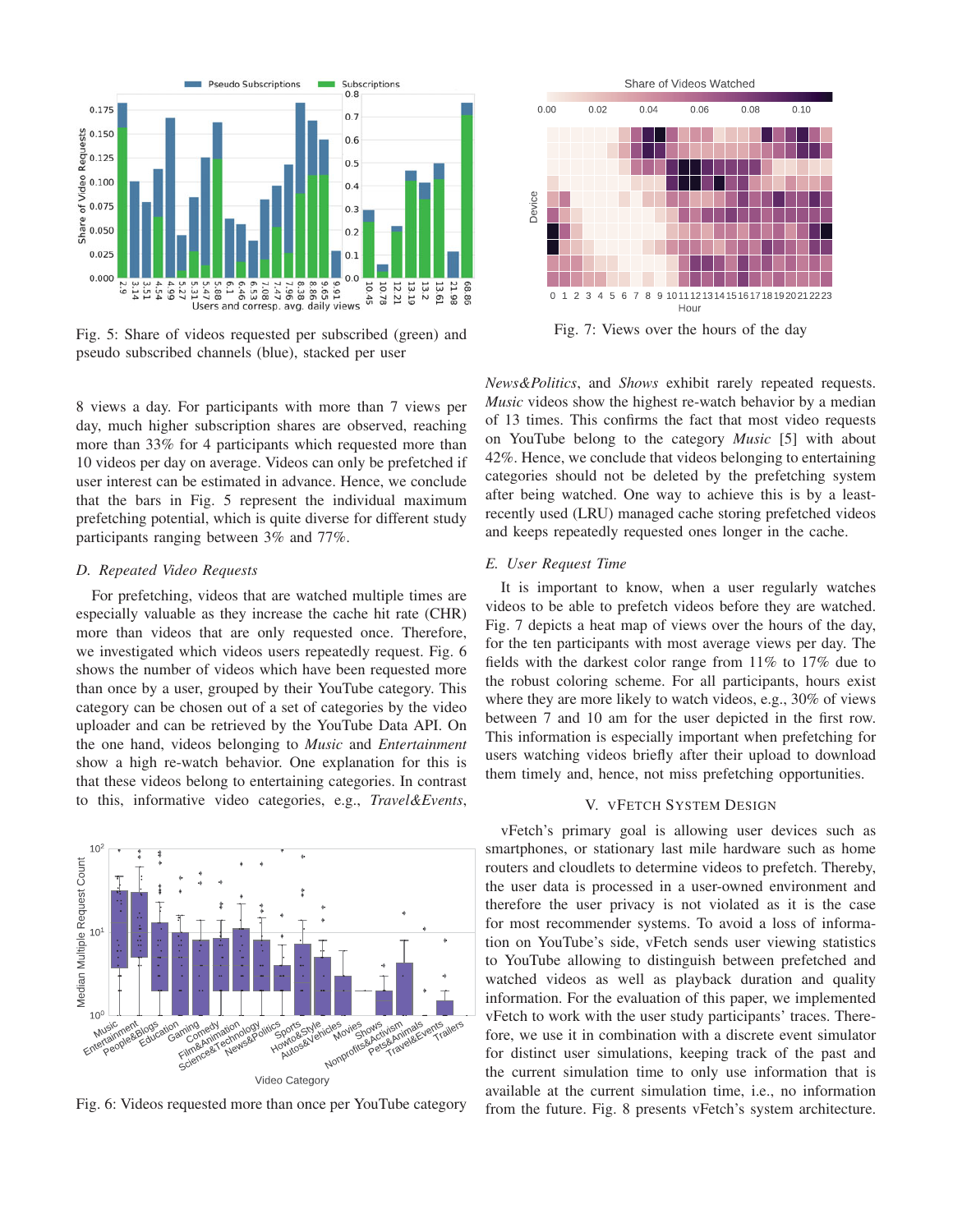

Fig. 8: Architecture of the vFetch Prefetching System

The *User Traces* collected during the user study serve as an input for vFetch. The traces contain information about, e.g., the videos requested by a user as well as un-/subscribe events for YouTube channels. Each video is identified by a video ID, for which further metadata is offered by the *Video Metadata* database, containing, e.g., the title, the description, the upload timestamp as well as the name of the channel on which the video is published. The *Event Processor* processes user events in chronological order, e.g., a new video uploaded by a channel, a video request, or a un-/subscribe event. Furthermore, it retrieves for each video the corresponding metadata from the *Video Metadata* database. The *User Profile* module contains information about the videos watched by the user, i.e., the *Watch History*, *Subscriptions*, and *Pseudo Subscriptions* of the user. Thereby, it captures the user interests. We expect the consideration of pseudo subscriptions as introduced in Sec. IV-C to further increase the efficiency of vFetch. Therefore, only videos published after the start of the users' participation in the user study are considered. To count as a pseudo subscription, a user must watch at least two videos and overall more than 80% of the channel videos uploaded since the user study start. According to [16], 80% is a reasonable value to infer a strong interest for a channel. Based on this information, the *Candidate Video Queue* determines videos that the user is likely to watch by ordering and filtering them appropriately as described in the following. Videos which are older than the threshold  $t_{candidate}$  are removed from the candidate queue, as the probability of a corresponding request is low as shown in Sec. IV-B. Within the candidate queue, videos are ordered by the user's affinity to the channel, which has uploaded the video, i.e., the ratio of videos watched from this channel. Therefore, the video candidates with the highest estimated user affinity are prefetched first. In the following, we discuss and reason requirements for vFetch.

#### *A. Requirements*

While a simple FiFo (First In First Out) policy would always put the oldest videos in front of the candidate queue to get them prefetched first, this is not an efficient policy. A substantial part of videos requested is only a few weeks or even hours old, as shown in Sec. IV-B, Therefore, we define requirement *i) Videos older than one month should be removed from the candidate queue, as it is unlikely that the user watches them compared with younger videos.* The next simple behavior we want to discuss is LiFo (Last In First Out), which is likely to have a higher prefetching efficiency. However, just prefetching the most recent videos does not consider the user's heterogeneous channel interests as shown in Fig. 2. Therefore, we define requirement: *ii) The user's affinity to a subscribed channel must be considered by selecting which videos to prefetch.* We implement this by taking the affinity as videos watched from channel for a time span starting with the first request of the user for this channel. Even though the participants subscribed to channels, only 16.7% of videos published by these subscriptions are watched, as show in Table II. For most, but not all participants, the videos watched from not subscribed channels dominate. In a further analysis on video origins presented in Sec. IV-C, we observed that even though the participants did not subscribe to a channel, a significant share, i.e.,  $\geq 80\%$  of videos are watched from distinct channels. Therefore, we define requirement *iii) Pseudo subscriptions must be considered as relevant sources of video views.* For some videos, the participants have a longer lasting interested, leading to repeated requests to Music and Entertainment videos as shown in Sec. IV-D. Therefore, we deduce requirement *iv) Videos should be cached and kept in the cache after they were watched.* This seems to contradict the recommendation of Gouta et al. given in [10] to delete videos after they have been watched from local storage. However, the authors excluded music videos from their analysis which are the most repeatedly watched category of YouTube videos as shown in Sec. IV-D. vFetch fulfills this requirement by filling prefetched videos in an LRU-managed cache so they can be repeatedly locally played back. In order to serve videos by prefetching, they have to be placed timely on the user device. From the analysis results in Sec IV-B and Sec. IV-E, we deduce requirement *v) Videos must be prefetched timely after their upload and before the preferred times of the user watching videos.*

#### *B. Download Scheduling*

The *Event Processor* takes the first entries of the *Candidate Video Queue*, filtered by video age on a regular basis and passes them to the *Download Scheduler*. This module determines when vFetch downloads videos the by keeping track of the user's diurnal connectivity patterns. As the focus of this paper is on general prefetching policy design, we will keep this module simple here and leave application-specific designs for future work. In this work, the *Download Scheduler* uses the clustering algorithm DBSCAN [19] to determine when a user is most likely to watch videos by clustering of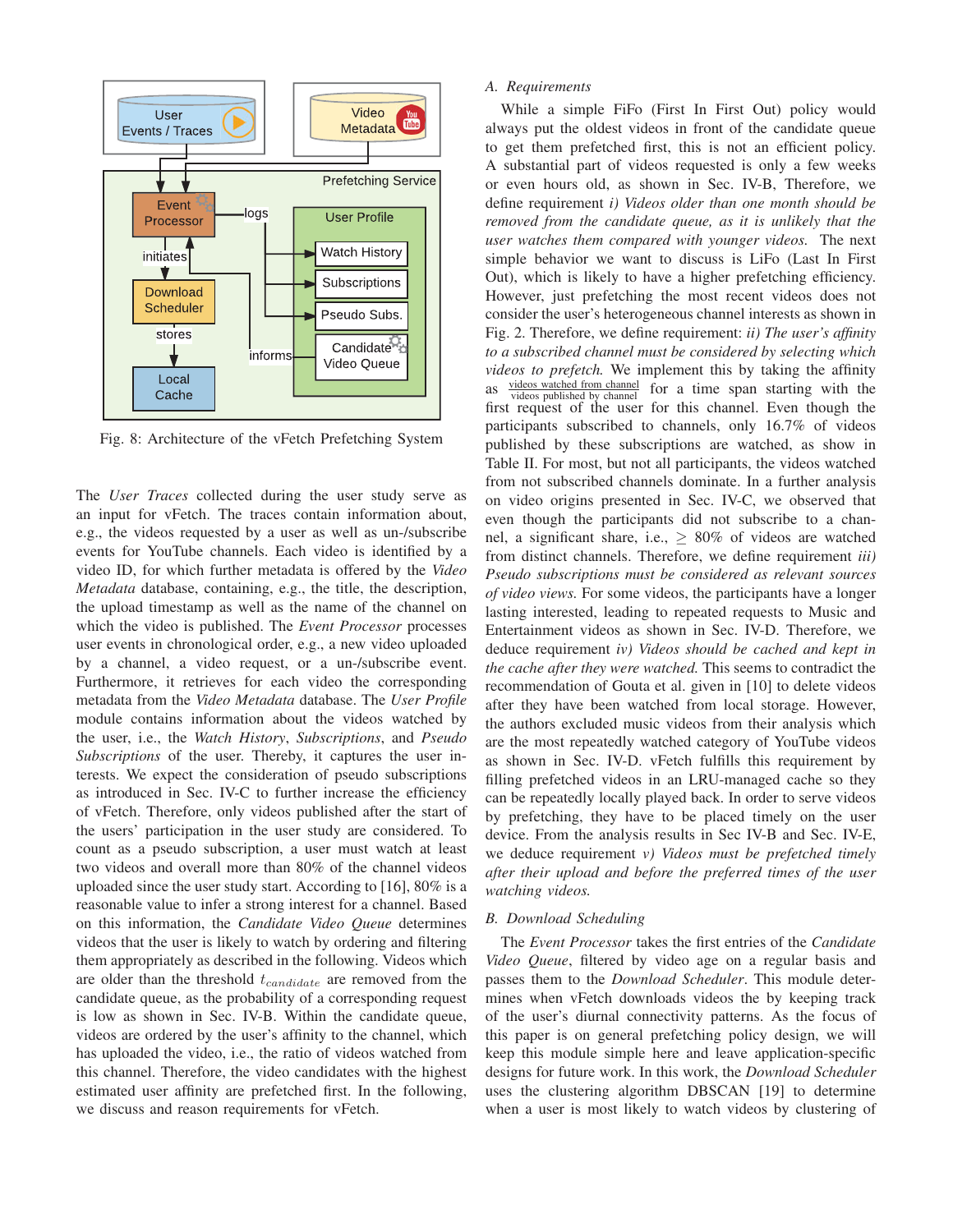the previous watch times. Thereby, the *Download Scheduler* can download the videos in advance, preferably during offpeak hours or when WiFi is available. An example of ten participants' video watch behavior w.r.t. the hours of the day is given in Sec. IV-E. The time interval of four hours before the estimated user watching time is split into 30-minute segments. If vFetch is running on a smartphone, the *Download Scheduler* can determine the interval with the highest likelihood of an available WiFi connection. Thereby, we consider that prefetching is preferably done via WiFi connections. Once an interval is selected, the *Download Scheduler* assigns up to three prefetching events to this interval. Hence, *vFetch* can prefetch up to 3 videos per 30 minutes. The overall number of videos to prefetch is determined by the avg. number of videos the user watches per day over the preceding, at most, 28 days. Thereby, downloading unnecessarily many videos is avoided. The prefetched videos are stored in a LRU-managed cache. Thereby, vFetch leverages that, e.g., music videos, are likely to be repeatedly requested. vFetch, can be used, e.g., by a smartphone, cloudlet, or a femto cell service, if the user trace information is replaced by real user activities and the video metadata database is replaced by direct calls to the YouTube Data API. Depending on the use case, the download scheduler has to be configured, e.g., depending on the storage resources as well as connectivity and mobility pattern of the user.

# VI. EVALUATION

Our evaluation consists of a trace-based simulation using the data gathered within the scope of the presented user study. Due to legal restrictions, we do not allow our app to download videos although this is technically possible as shown in [20]. In the following, we evaluate vFetch's performance based on various parameter configurations.

## *A. Storage Size and Caching*

In the following, we show the impact of different storage sizes on vFetch's F1-Measure as well as the caching performance given by the Byte Hit Rate (BHR). We choose storage sizes that resemble two cases: (i) vFetch running on modern smartphones, i.e., storage sizes of  $\{1, 5, 10, 50\}$  GB, and (ii) vFetch running on cloudlets and storage-equipped home routers that have more storage available, e.g., 100 GB. By choosing larger cache sizes, more prefetched videos can be stored for a longer time.

Fig. 9 depicts the impact of different storage sizes on vFetch's performance. The first row shows the results for videos from predictable sources, i.e., subscriptions, pseudo subscriptions, and watch later list entries. The second row shows the results considering all videos watched, also from unpredictable sources. Furthermore, we distinguish between prefetching and the case when prefetching is combined with request-based caching, i.e., requested videos are placed in an LRU cache additionally to the prefetched ones. In both rows, we show the F1-measure and the Byte Hit Rate (BHR). The F1-measure [21] is the harmonic mean of precision and recall and a robust measure for the quality of the prefetching.



Fig. 9: Performance impact of storage size. top: videos watched from predictable sources, bottom: all videos watched

Precision and recall are about the same for our evaluation, as can be seen by the similarity between F1-measure and BHR, since the BHR is the precision considering repeated requests. From the first row of Fig. 9 it can be observed that given a fixed storage size introducing caching to prefetching severely decreases the F1-measure and the BHR for predictable videos. Considering all requested videos, caching additionally to prefetching increases the performance metrics by a factor of 2.8 on average. This finding shows that predictability contains more valuable information, which is used by prefetching, than the mere object requests, which drive the LRU cache. Overall, for the mixture of predictable and ephemeral user interests, we observe that the combination of prefetching and caching yield the best results. Our insight here is that a differentiation based on predictability of the user interests leads to an adapted use of prefetching and caching.

Since the BHR is the precision of vFetch considering repeated requests, it indicates the number of unnecessary downloaded, i.e., never watched videos. In Fig. 9, the data points comprising the 95% confidence intervals represent the average BHR of each participant. In addition to the depicted results, we also evaluated this configuration while omitting pseudo subscriptions. The results significantly differ, i.e., the median BHR was almost 0 as pseudo subscriptions are the dominant source of videos for many participants. Summarizing, vFetch outperforms existing prefetching mechanisms with a BHR between 0.3% and 14% compared with  $\leq 0.03\%$  [11], [16], [22] when applied to YouTube as shown in [11].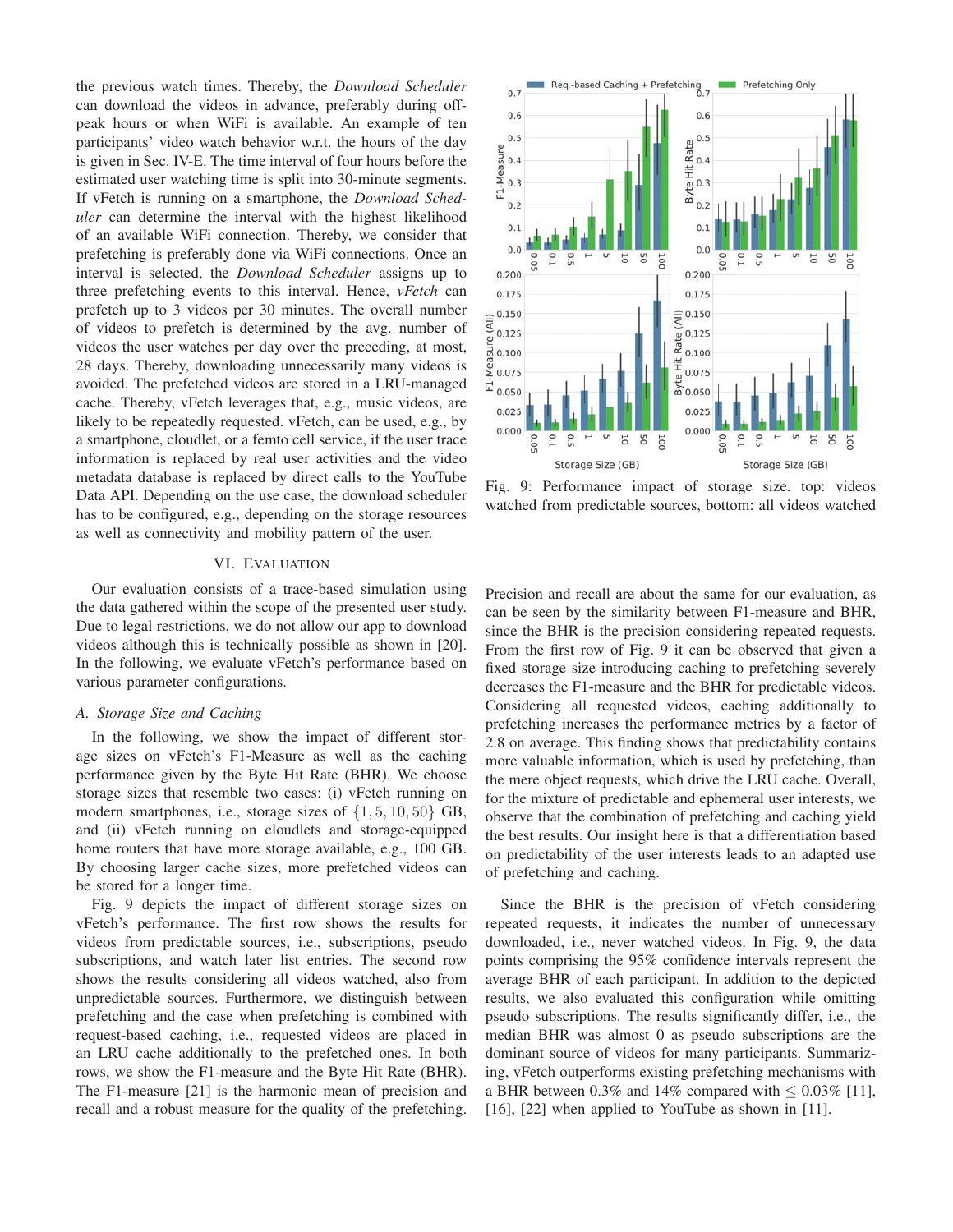

Fig. 10: Performance impact of watch history threshold

## *B. Watch History*

The watch history is a list of videos the user has watched in the past and can be defined as a time-to-live cache, i.e., the video records are refreshed upon request and remain in this list for a maximum lifetime denoted watch history threshold. By using this threshold, we seek to adapt to the potentially changing request behavior of users, e.g., during holidays or vacation. Furthermore, vFetch determines the number of daily prefetches based on the watch history by using the average number of requested videos per day. Hence, if the user requests fewer videos, less videos are prefetched. Fig. 10 depicts the influence of the watch history threshold on vFetch's F1-measure and Cache Hit Rate (CHR). Here, the first column displays the results for 1GB cache size and the second column the case of 50GB cache size. Additionally, both cases: pure prefetching and request-based caching together with prefetching are depicted. Here, we observe diminishing



Fig. 11: Share of fetched data watched and not watched

returns on the F1-measures and the cache hit rates when increasing the watch history threshold. The results indicate that there is no best value for all users; however, we would suggest a window of two weeks to balance performance and length of the watch history. Please note that for window sizes  $\geq$  2 weeks, prefetching surpasses request-based caching in combination with prefetching considering both CHR and F1 measure when benchmarking them against each other.

## *C. Storage Overhead*

In Fig. 11 we depict the share of bytes fetched and watched by a user, as well as, the prefetched and not watched bytes. A value of 100% represents the overall bytes prefetched. Values higher than 100% are possible when users repeatedly watch the same video. It can be seen that the overhead in terms of bytes from prefetched but not watched videos is below 80% for half of the participants. As prefetching is usually performed overnight, e.g., by a cloudlet or by a smartphone connected to WiFi and the charger, we consider an overhead  $\leq 80\%$  as reasonable for a prefetching system, i.e.,  $\frac{1}{5}$  of prefetched bytes are consumed. WiFi is about 23 times less power consuming than LTE [23]. Hence, vFetch, with an average overhead of 80%, is about 4-times more energy efficient compared to streaming over LTE. Note that vFetch has a low average overhead of 70%, compared with 82% in case of CPSys [24].

#### VII. CONCLUSION AND FUTURE WORK

This work investigates the behavior of YouTube users participating in a study over several months. We analyze the user behavior along different axes such as the watched categories, how often, and when the users watch YouTube videos. Further, we show that using pseudo subscriptions as source of user predictability results in a significant performance increase compared to just using videos from subscribed channels and entries of the YouTube *watch later* list. Based on the concluded insights, we derived five requirements for a prefetching system and presented *vFetch*, a novel prefetching system considering user pseudo subscriptions and user channel affinity. Our tracebased evaluation shows the sensitivity of vFetch to key parameters such as the watch history lifetime, different cache sizes, and the performance impact of request caching in addition to prefetching. vFetch achieves an average cache hit rate of 54% on 50 GB storage size. We observe diverse results for different users, indicating that prefetching is efficient for only a subset of our participants, i.e., where predictability can be leveraged. The average overhead of the prefetching system of 70% when applied to all users still remains below the overhead of 82% from the comparable related work in [24]. In future work, we plan a machine learning-based extension of vFetch that is able to identify, e.g., user topic interests and therefore is able to increase the performance of vFetch.

# ACKNOWLEDGMENT

This work has been funded in parts by the DFG as part of the CRC 1053 MAKI (C3, B4) and by the EU FP7/#318398, eCOUSIN. We would like to thank Véronique Henry, Sylvie Vidal, and Yannick Le Louédec for their valuable contribution.